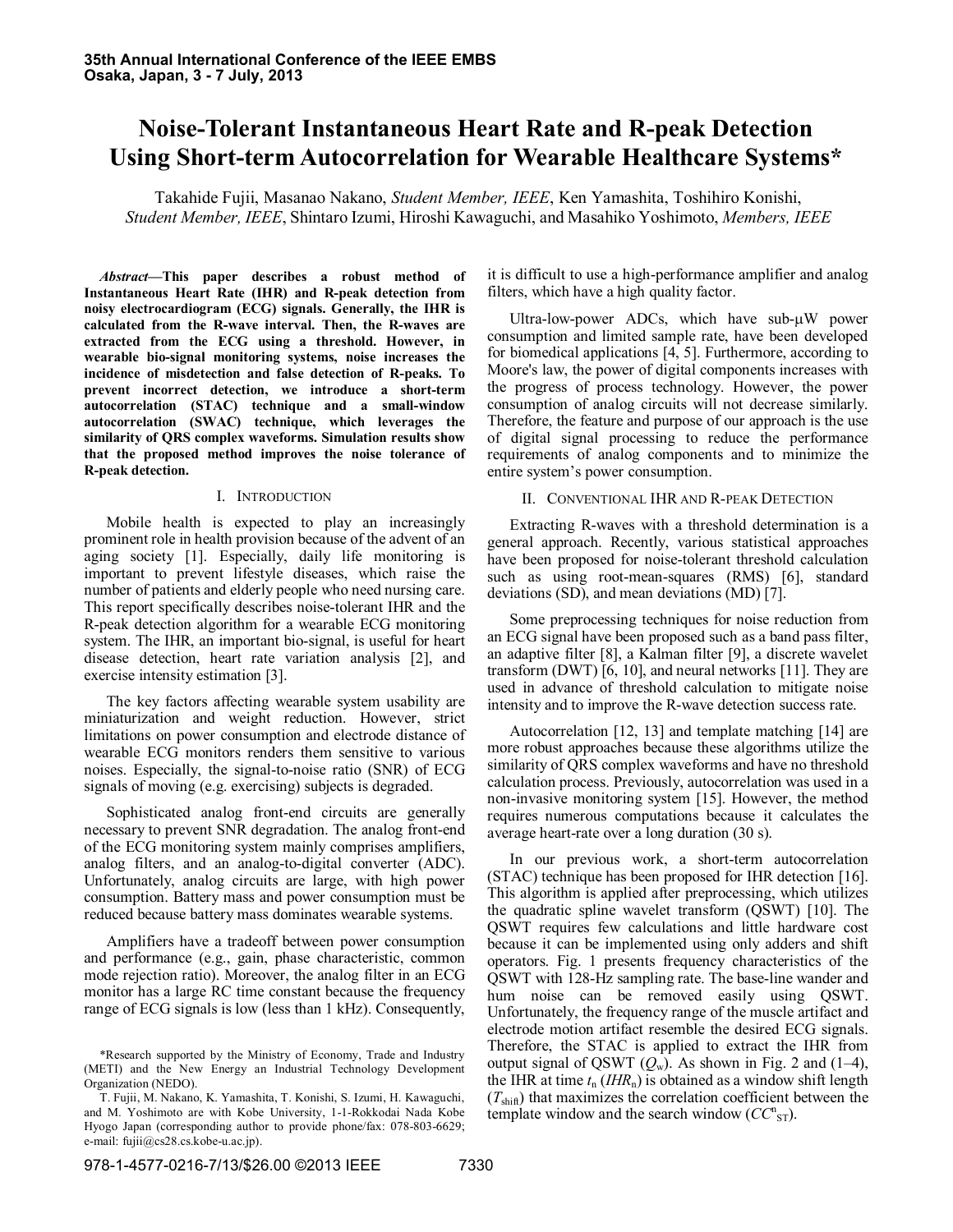

Figure 1. Frequency charactaristics of QSWT.



Figure 2. IHR detection using STAC.

$$
CC_{ST}^{n}\left[T_{\text{min}}\right] = w_{1} \cdot \sum_{i=0}^{L_{\text{min}}^{n} - 1} Q_{w}\left[t_{n} - i\right] \cdot Q_{w}\left[\left(t_{n} - T_{\text{shift}}\right) - i\right]
$$
 (1)

$$
IHR_{n} = \underset{0.25 \times F_{s} \le T_{\text{shift}} \le 1.5 \times F_{s}}{\arg_{T_{\text{shift}}} \max} \{CC_{ST}^{n} \big| T_{\text{shift}} \}
$$
\n
$$
\tag{2}
$$

$$
L_{\text{win}}[n+1] = \begin{cases} HIR[n] \cdot (1.2)^3 & (HIR[n] < 0.316 \times F_s \\ HIR[n] \cdot (1.2)^2 & (0.316 \times F_s \le HIR[n] < 0.695 \times F_s \end{cases} \tag{3}
$$
\n
$$
HIR[n] \cdot (1.2) \quad (0.695 \times F_s \le HIR[n])
$$

$$
w_1 = \begin{cases} 1 & (T_{\text{shift}} \le 0.546 \times F_s) \\ 0.75 & (0.546 \times F_s < T_{\text{shift}} \le 0.983 \times F_s) \\ 0.5 & (0.983 \times F_s < T_{\text{shift}}) \end{cases}
$$
(4)

In the equations above,  $F_s$ ,  $L_{win}$ , and  $w_1$  respectively denote the sampling rate (samples/s), the window length, and the weight coefficient. The value of  $T_{\text{shift}}$  is set as 0.25 s to 1.5 s because the heart rate of a healthy subject is from 40 bpm to 240 bpm. The *L*win is updated according to the estimated IHR to reduce the computational amount and to improve the accuracy of IHR estimation. Then, the range of  $L_{win}$  and  $w_1$  is determined by the maximum rate of beat-to-beat variation, which is generally 20% in a healthy subject [16].

#### III. PROPOSED METHOD

The conventional STAC is optimized for IHR detection. Identifying the exact position of QRS complex in the template window is difficult. This report describes an extended algorithm of STAC that can extract not only the IHR but also R-peaks. Fig. 3 shows a block diagram of the proposed method.

### *A. IHR Detection with STAC*

First, IHR is calculated using QSWT and STAC.

$$
CC_{ST}^{n}[T_{\min}] = w_{1} \cdot \sum_{i=0}^{L_{\min}^{n}-1} w_{2} \cdot Q_{w}[t_{n}-i] \cdot Q_{w}[(t_{n}-T_{\min})-i] \tag{5}
$$

$$
IHR_{n} = \underset{T_{\min}^{n} \leq T_{\min}}{\arg_{T_{\min}^{n} \leq T_{\max}}} \text{max} \{CC_{ST}^{n} \bigg| T_{\min} \bigg\} \tag{6}
$$

$$
T_{\max}^{n} = \begin{cases} 1.25 \times IHR_{n-1} & (IHR_{n-1} \le 1.2 \times F_s) \\ 1.5 \times F_s & (IHR_{n-1} > 1.2 \times F_s) \end{cases}
$$
(7)

$$
T_{\min}^{n} = \begin{cases} 0.75 \times IHR_{n-1} & \left( IHR_{n-1} \ge \frac{1}{3} F_s \right) \\ 0.25 \times F_s & \left( IHR_{n-1} < \frac{1}{3} F_s \right) \end{cases} \tag{8}
$$

$$
w_2 = \begin{cases} 1 & \left( i < \frac{1}{4} L_{\text{win}}^n \right) \\ 0.75 & \left( \frac{1}{4} L_{\text{win}}^n \le i < \frac{3}{4} L_{\text{win}}^n \right) \\ 0.5 & \left( \frac{3}{4} L_{\text{win}}^n \le i \right) \end{cases}
$$
(9)

Compared with (1–4), parameters of  $T_{\text{shift}}$  range ( $T_{\text{mix}}^n$ ,  $T_{\text{max}}^n$ ) and weight coefficient  $w_2$  are newly introduced in  $(5-9)$ . Then,  $T<sup>n</sup>_{\text{mix}}$  and  $T<sup>n</sup>_{\text{max}}$  are updated according to the previous IHR. When multiple R-peaks are contained in the template window or search window, the recent R-peak is selected by weight coefficient *w*<sub>2</sub>.

#### *B. R-peak Detection with Small-Window Autocorrelation*

In the next step, we introduce a small-window autocorrelation (SWAC) method for R-peak detection. When the search window is fixed at  $T_{\text{shift}} = IHR_{\text{n}}$ , both the template window and the search window contain the QRS complex at the same distance from the right edge of the window (see Fig. 4). Therefore, as shown in Fig. 5, the recent R-peak can be identified using the autocorrelation of small windows in the template and search window. The correlation coefficient of small windows at  $t_n$  ( $CC^n_{SW}$ ) and  $T^n_{peak}$ , which maximize the value of  $CC<sup>n</sup>_{SW}$ , are calculated as shown below.

$$
CC_{\text{sw}}^{\text{n}}\left[T_{\text{shift}}^{'}\right] = \sum_{i=-\frac{L_{\text{win}}}{2}}^{\frac{L_{\text{win}}}{2}} Q_{\text{w}}\left[(t_{\text{n}} - T_{\text{shift}}^{'}\right) - i\right] \cdot Q_{\text{w}}\left[(t_{\text{n}} - T_{\text{shift}}^{'} - IHR_{\text{n}}\right) - i\right]
$$
(10)  

$$
T_{\text{peak}}^{\text{n}} = \arg_{T_{\text{min}}} \max \left\{CC_{\text{SW}}^{\text{n}}\left[T_{\text{shift}}^{'}\right]\right\}
$$

$$
I_{\text{peak}} = \frac{a_1 g_{T_{\text{shift}}}}{2} \prod_{\text{flat}} \Delta \left( C_{\text{SW}} \left[ I_{\text{shift}} \right] \right)
$$
\n
$$
\frac{L_{\text{win}}}{2} \sum_{\text{shift}} T_{\text{shift}} L_{\text{win}}^2 - \frac{L_{\text{win}}}{2} + 1} \tag{11}
$$

The length of small window  $(L_{win})$  should be set much smaller than that of  $L_{\text{win}}$ , and larger than the length of the QRS complex. For this study,  $L_{\text{win}}$  was set to 0.1 s.



Figure 4. Definition of small window.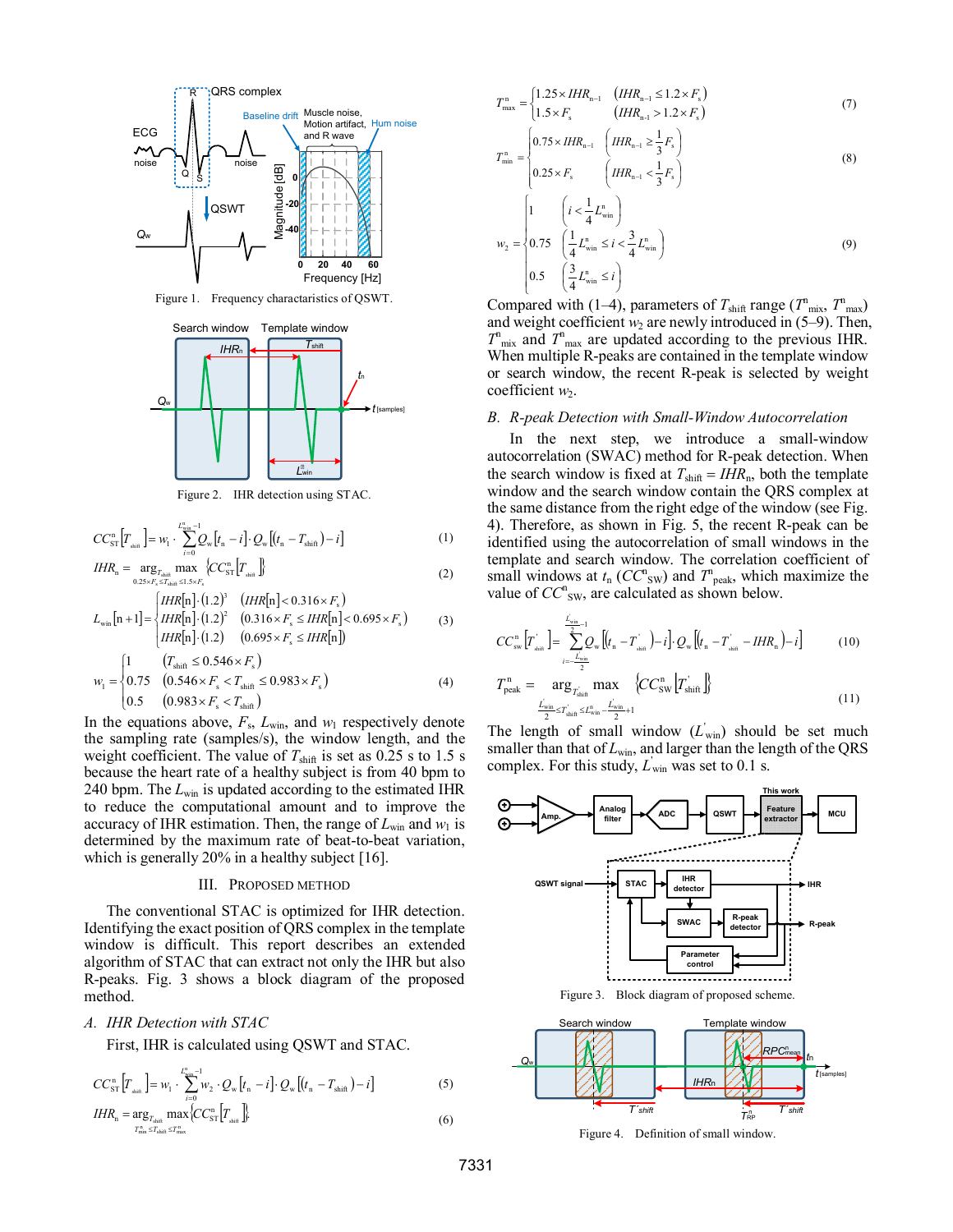

Figure 5. QRS complex search using small-window autocorrelation (SWAC).

Although  $T_{\text{peak}}^n$  denotes the QRS complex, it does not mean the correct time of R-peak  $(\overline{T}_{\text{RP}}^n)$  because  $L'_{\text{win}}$  is larger than the QRS complex. The value of  $CC^n_{SW}$  is almost the same while the small window contains QRS complex (see Fig. 5). To calculate the value of  $T_{\rm RP}^{\rm n}$  accurately, the set of R-peak candidates (*RPC*n) is defined as described below.

$$
RPC_{\rm n} = \left\{ t \middle| CC_{\rm sw}^{\rm n}[t] \ge \frac{3}{4} CC_{\rm sw}^{\rm n}[T_{\rm peak}^{\rm n}], T_{\rm peak}^{\rm n} - \frac{L_{\rm win}}{2} \le t \le T_{\rm peak}^{\rm n} + \frac{L_{\rm win}}{2} \right\}
$$
(12)  

$$
T_{\rm RP}^{\rm n} = t_{\rm n} - RPC_{\rm mean}^{\rm n}
$$
(13)

Here, the *RPC*<sup>n</sup><sub>mean</sub> denotes the mean value of *RPC*<sub>n</sub>. Fig. 6 presents the example of the  $T_{\rm RP}^{\rm n}$  calculation process.



Figure 7. Parameter update of window length and evaluation time.

*L*win

n+1

#### *C. STAC Parameter Updating and Error Detection*

Finally, next evaluation time  $(t_{n+1})$  and  $L^{n+1}$ <sub>win</sub> are updated using  $T_{\rm RP}^{\rm n}$ , as shown in Fig. 7 and (14, 15).

$$
L_{\text{win}}^{n+1} = T_{\text{max}}^n - T_{\text{min}}^n
$$
 (14)  

$$
t_{n+1} = \begin{cases} t_n + F_s & \text{(Initialization mode)}\\ T_{\text{RP}}^n + T_{\text{max}}^n & \text{(otherwise)} \end{cases}
$$
 (15)

The objective of this update is minimization of the window length to reduce the computational amount.

If the template window does not include any R-peak caused by several errors related to noise or arrhythmia, then  $T^{n+1}$ <sub>min</sub>,  $T^{n+1}$ <sub>max</sub>, and  $L^{n+1}$ <sub>win</sub> are respectively initialized to  $0.25F_s$ ,  $1.5F_s$ , and  $1.5F_s$ . This error can be detected by the correlation coefficient between the template window and search window  $(CC^n_{ST})$ . The criterion of the error is that the  $2 \times CC^{\text{n}}_{ST}[IHR_{\text{n}}]$  must be smaller than the median of  $CC^{n-i}$ <sub>ST</sub>[*IHR*<sub>n-i</sub>], (1≤i≤5). Then,  $t_{n+1}$  is also set to  $t_n + F_s$ .

#### IV. PERFORMANCE EVALUATION

To verify the effects of the proposed method, we performed simulation experiments using the public ECG database (MIT-BIH arrhythmia database [17]) and the noise database (MIT-BIH noise stress test database [18]). Then, we modeled our proposed method and conventional threshold-based R-peak detection method [6], which is used in single-chip ECG monitoring system LSI [19], in MATLAB.

Fig. 8 shows the relation between intensity of muscle artifact noise and accuracy of R-peak detection. The signal-to-noise ratio (SNR) is defined as shown below.

$$
SNR = 10 \log \frac{S}{N \times a^2}
$$
 (16)

Here, *S*, *N*, and *a* are respectively defined as the signal power, frequency-weighted noise power, and scale factor [18].

The definition of the sensitivity (*Se*) is *Se* = *TP* / (*TP* + *FN*). The definition of the positive predictivity  $(+P)$  is  $+P =$ *TP* / (*TP* + *FP*) [6]. Then, *TP*, *FN*, and *FP* respectively denote the number of correct R-peak detection, the number of failures to detect the true R-peak, and the number of false detection.

As shown in Fig. 8, although the conventional method has higher sensitivity, the number of false detections increases rapidly with noise intensity. In contrast, the proposed method has higher positive predictivity of R-peak detection despite its use in noisy conditions. At 13 dB SNR, the positive predictivity is improved 19% with 1% sensitivity degradation. There is a similar trend in other waveforms. Fig. 9 portrays an example waveform of R-peak detection at 13 dB SNR with motion artifact noise.



Figure 8. Relation between SNR (MIT-BIH #123 with muscle artifact noise) and accuracy of R-peak detection. Conv.: threshold based R-peak detection [6]. Prop.: SWAC R-peak detection.